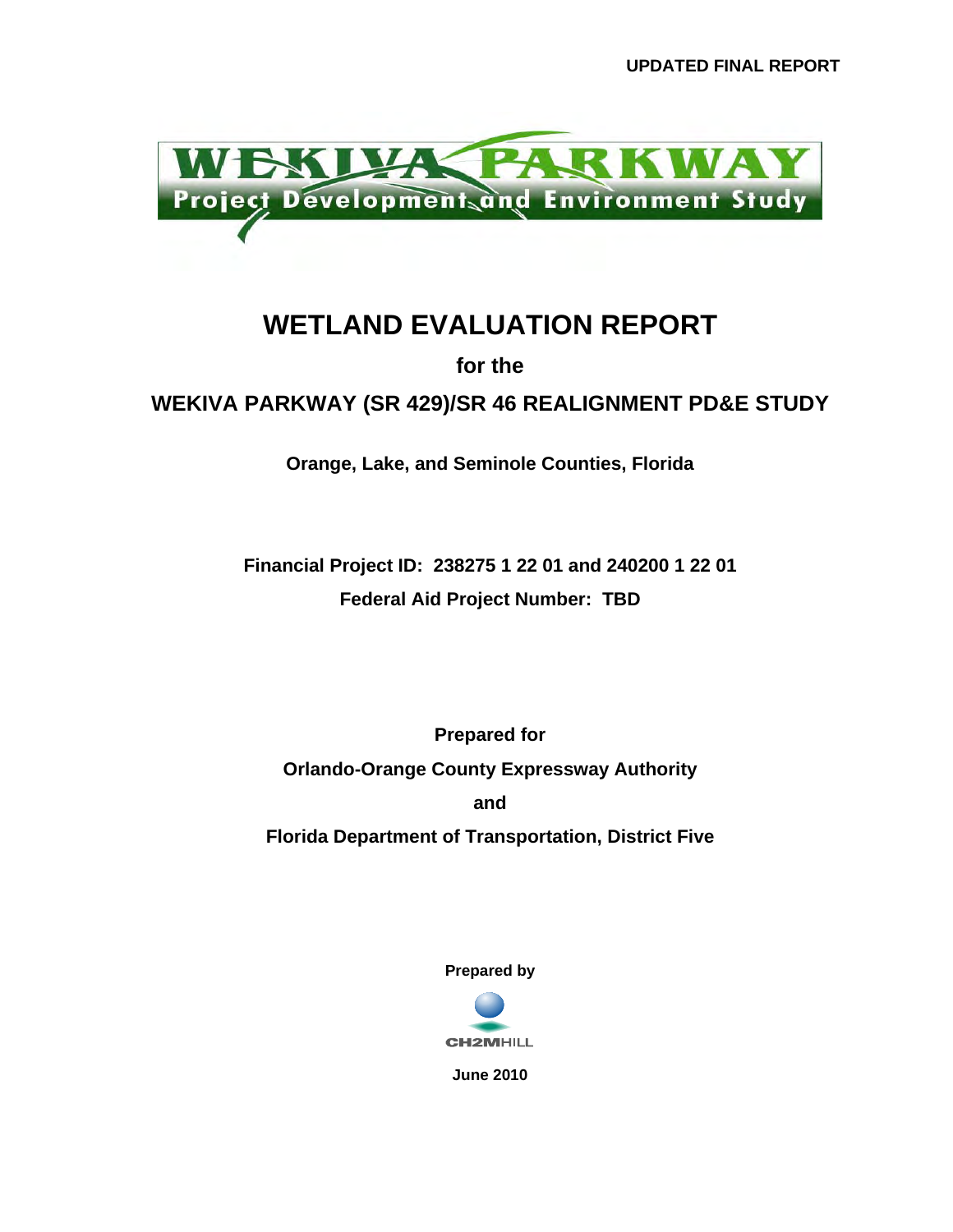# **Table of Contents**

| <b>Section</b><br>Page |     |                                                        |  |  |  |
|------------------------|-----|--------------------------------------------------------|--|--|--|
|                        |     |                                                        |  |  |  |
| 1.0                    |     |                                                        |  |  |  |
|                        | 1.1 |                                                        |  |  |  |
|                        | 1.2 |                                                        |  |  |  |
|                        | 1.3 |                                                        |  |  |  |
|                        |     |                                                        |  |  |  |
|                        |     | 1.4.1                                                  |  |  |  |
|                        |     | 1.4.2                                                  |  |  |  |
|                        |     | 1.4.3                                                  |  |  |  |
|                        |     |                                                        |  |  |  |
| 2.0                    |     |                                                        |  |  |  |
|                        | 2.1 |                                                        |  |  |  |
|                        | 2.2 |                                                        |  |  |  |
|                        |     | 2.2.1 Wekiva River (510), an OFW, WSR, AP, and RHPZ    |  |  |  |
|                        |     |                                                        |  |  |  |
|                        |     |                                                        |  |  |  |
|                        |     |                                                        |  |  |  |
|                        |     |                                                        |  |  |  |
|                        |     |                                                        |  |  |  |
|                        |     |                                                        |  |  |  |
|                        |     | 2.3.4 Freshwater Marshes (641), Wet Prairies (643) and |  |  |  |
|                        |     |                                                        |  |  |  |
|                        |     |                                                        |  |  |  |
| 3.0                    |     |                                                        |  |  |  |
|                        | 3.1 |                                                        |  |  |  |
|                        | 3.2 |                                                        |  |  |  |
|                        |     |                                                        |  |  |  |
|                        |     |                                                        |  |  |  |
|                        |     |                                                        |  |  |  |
| 4.0                    |     |                                                        |  |  |  |
|                        |     |                                                        |  |  |  |
|                        |     |                                                        |  |  |  |
| 5.0                    |     |                                                        |  |  |  |
|                        |     |                                                        |  |  |  |
|                        |     |                                                        |  |  |  |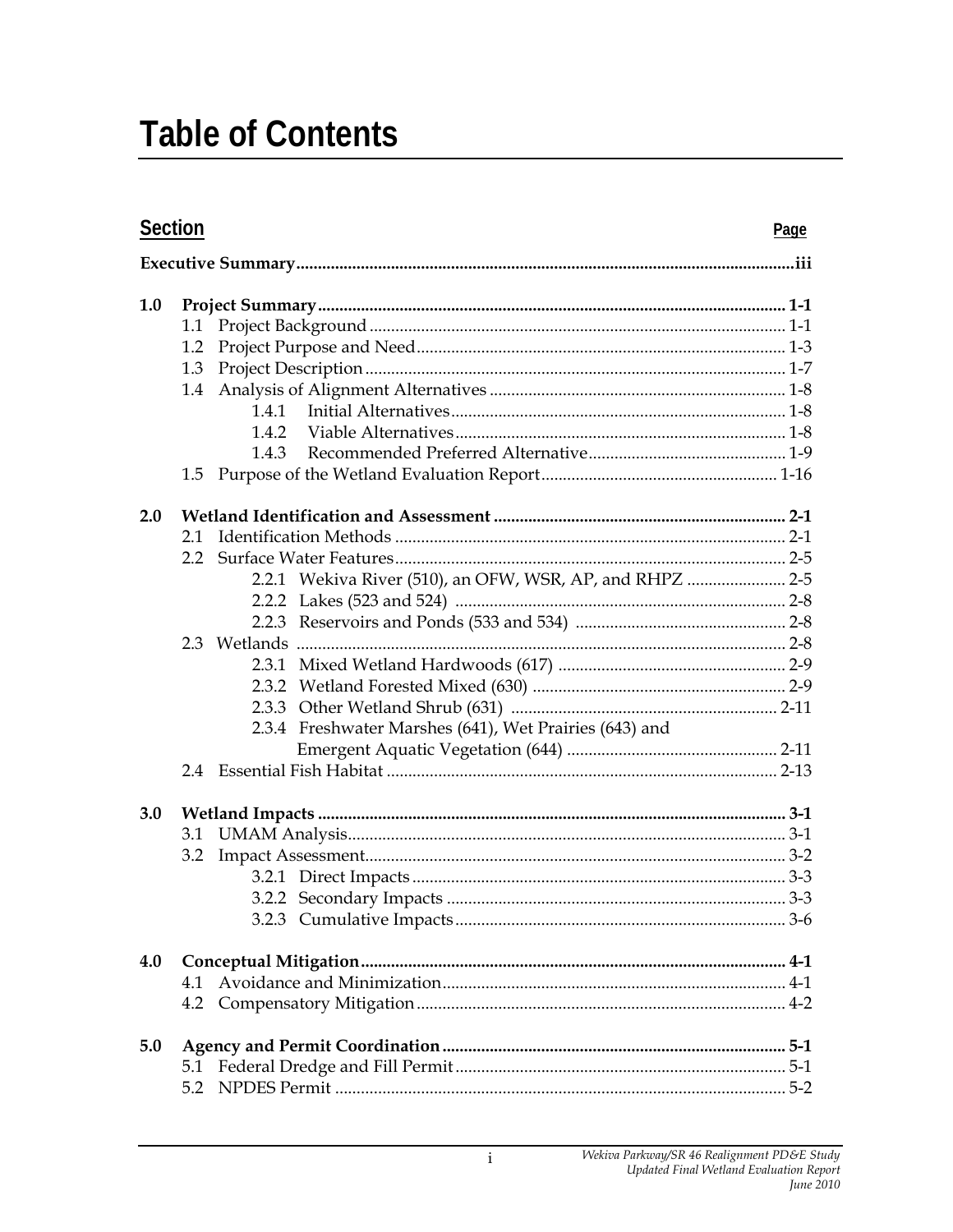# **Table of Contents (continued)**

#### **Appendices**

Appendix A - Existing Conditions on Project Aerials *(Under Separate Cover)* Appendix B - UMAM Assessment and Scoring Worksheets Appendix C - Summary of Wetland Impacts by Habitat Type Appendix D - Correspondence

#### **List of Tables** Page

#### Table 2-1. Natural Areas in the Project Area Identified by Land Use Category Descriptions ........................................................................ 2-3 Table 3-1. UMAM Parameters and Scores for Representative Wetlands of Existing Conditions ........................................................................... 3-2 Table 3-2. Summary of Potential Direct Impacts to Wetlands and Natural Surface Waters within the Preferred Alternative Right-of-Way .. 3-4 Table 5-1. Potentially Required Permits ............................................................. 5-1

### **List of Exhibits** Page

| Exhibit 1-2. Regional Transportation Network - Congested SIS Facilities  1-4 |
|------------------------------------------------------------------------------|
| Exhibit 1-3. Overall Project Layout - Preferred Alternative 1-11             |
|                                                                              |
|                                                                              |
|                                                                              |
|                                                                              |
|                                                                              |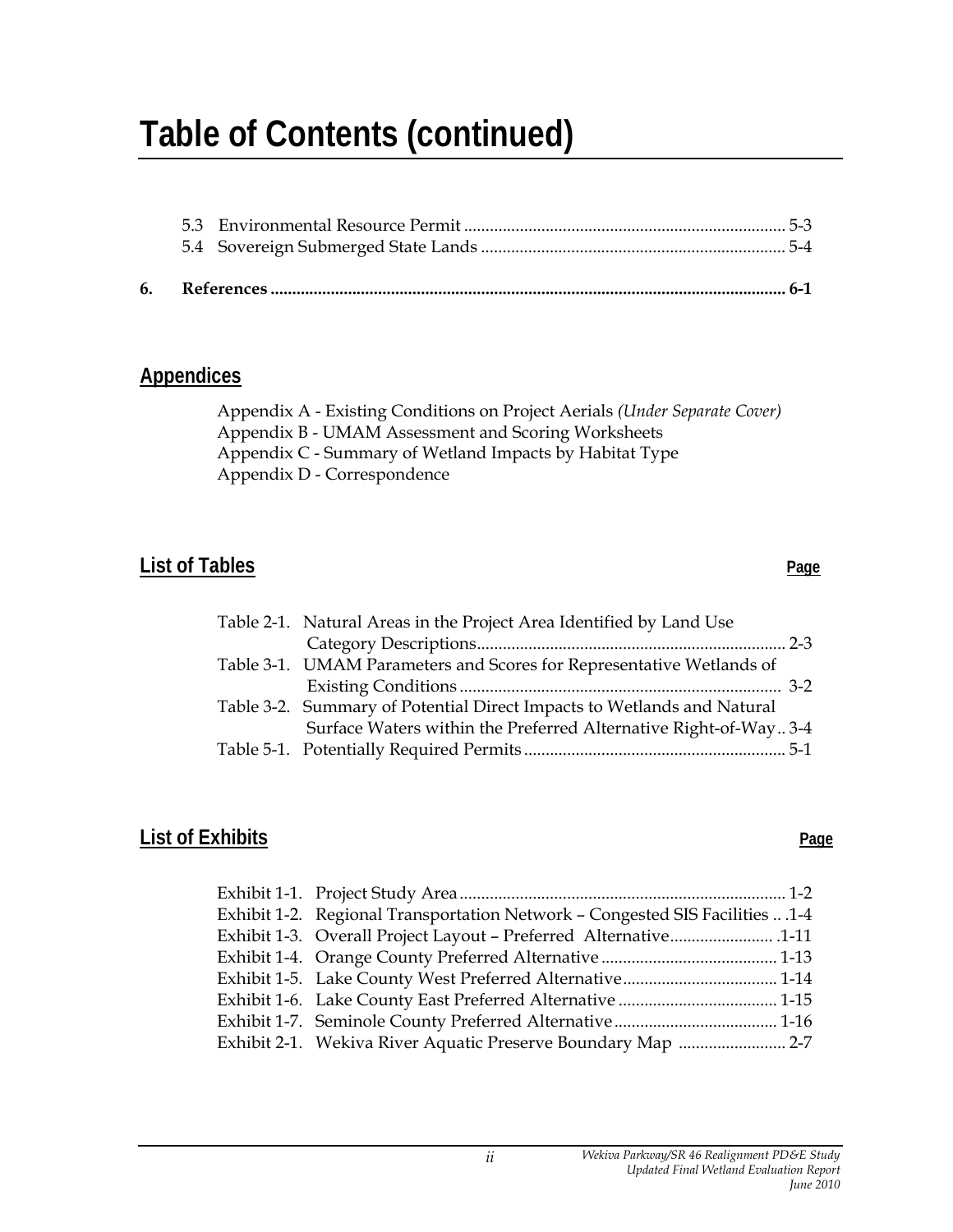In compliance with Presidential Executive Order 11990, the Federal Highway Administration (FHWA) Technical Advisory T6640.8A, Title 23 Code of Federal Regulations (CFR) Part 777, and the requirements set forth in the Florida Department of Transportation (FDOT) *Project Development and Environment (PD&E) Manual, Part 2, Chapter 18*, extensive assessments of wetland and natural resources within the Wekiva Parkway (SR 429)/SR 46 Realignment PD&E Study project corridor have been conducted.

A major purpose of this assessment was to identify significant and sensitive resources within the study area, defined roughly as an 800-foot wide corridor along the viable alternatives that includes area for potential stormwater treatment pond locations. From the many viable alternatives, a Preferred Alternative was selected in April 2007. A final *Wetland Evaluation Report* was approved in March 2008. Since that time, extensive discussions on funding options led to the determination that the project would not be financially feasible without tolls on the Wekiva Parkway. In response to residents in east Lake County who expressed concerns over paying a toll for a local trip, a service road concept was developed to provide a non-tolled alternative for local trips. The service road would be within the previously identified right-of-way for Wekiva Parkway, and would extend from just north of the Wekiva Parkway interchange near Neighborhood Lakes to just east of the Wekiva River in Seminole County. The service road concept eliminates the need for two full interchanges in east Lake County and reduces the previous estimate of wetland impacts. This updated final *Wetland Evaluation Report* (June 2010) provides information and data on the potential effects of the revised Preferred Alternative on regional wetland resources.

 Several freshwater wetland habitats and surface water types were identified, classified, and characterized within the study area. These include marshes, shrub wetland, forested swamps, rivers, lakes, and ponds. Wetlands were identified, classified, described, and quantified within the study area by CH2M HILL ecologists.

Special Waters Designation in or adjacent to the project study area includes:

- The Wekiva River is designated by the State of Florida as an Outstanding Florida Water and Aquatic Preserve and has both state and federal designations as a Wild and Scenic River.
- Rock Springs Run is designated an Outstanding Florida Water.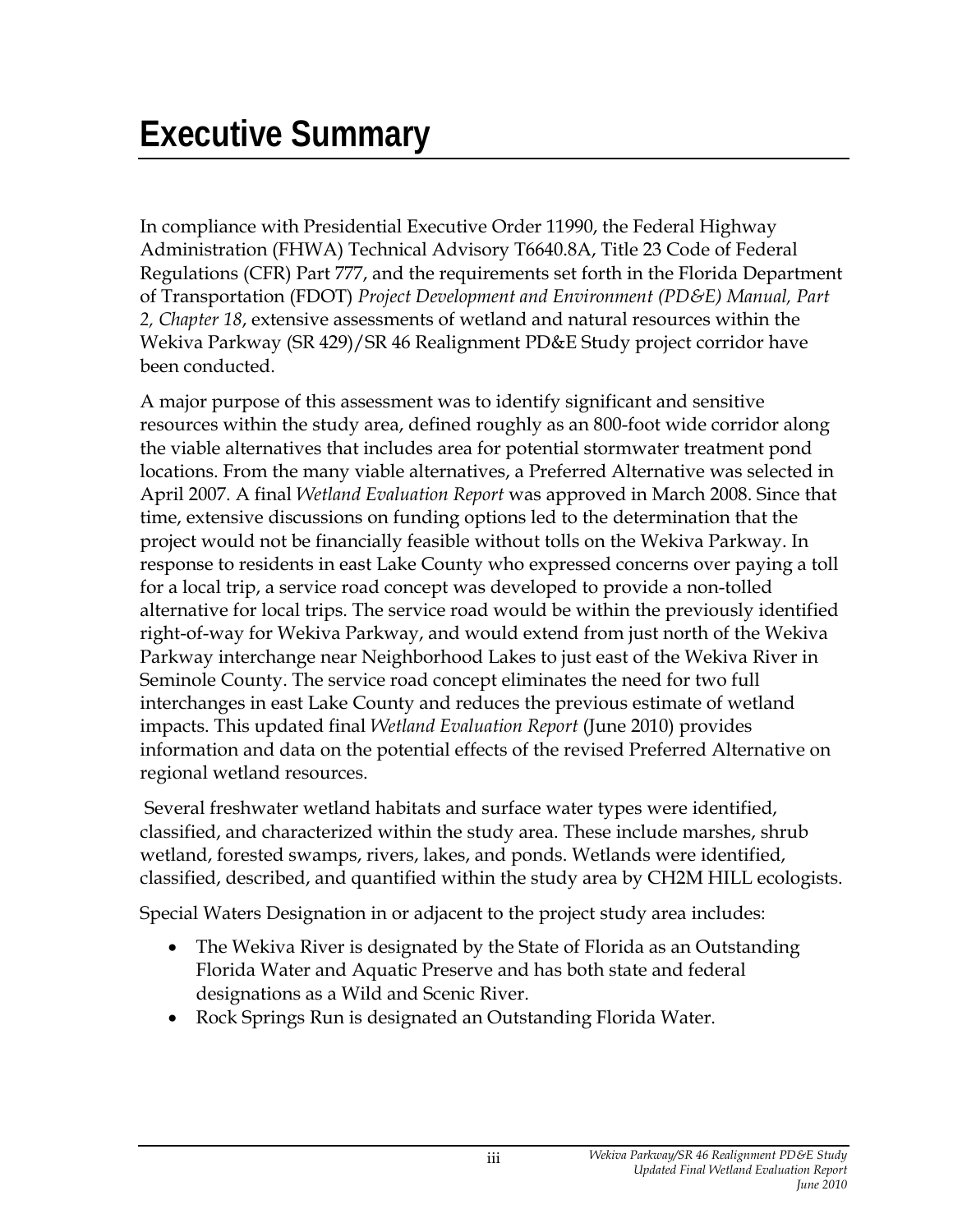Riparian Habitat Protection Zone:

• The Wekiva River and Rock Springs Run designated protection zone of forested uplands adjacent to the river, per 40C-41 (3)(e)1.), Florida Administrative Code (F.A.C.).

Essential Fish Habitat (EFH):

• None in, or near, the project study area.

Potential wetland impact areas were determined from preliminary roadway typical sections and plans for the viable alternatives. Wetland impact avoidance was an important criterion in the selection of the Preferred Alternative. Where avoiding wetlands was not possible, impacts to wetlands were minimized to the extent practical based on safe and sound engineering and construction constraints. Further impact minimization efforts will be considered during the final design phase.

Wetlands and surface waters (natural and man-made) within the proposed right-ofway for the Preferred Alternative are estimated to be approximately 97.6 acres. Additional wetland areas might be secondarily impacted if remaining within 25 feet of the roadway. Secondary impacts are addressed during the detailed design and project permitting phases.

Direct impacts consist of filling, dredging, temporary disturbance, or shading of wetlands and surface waters. Approximately 24 acres of the impacts will be in forested wetlands, 43 acres in herbaceous marsh, and 7 acres in shrub wetlands. Unavoidable wetlands that would be directly impacted by the construction of the Preferred Alternative may be less than these estimates, depending on detailed design and treatment pond configurations. Surface waters that would be potentially impacted for the Preferred Alternative are estimated to be 2 acres of natural lakes, 1 acre of river, and 20 acres of man-made ponds. Impacts from the Preferred Alternative to wetlands and surface water are defined by habitat type and by type of impact (roadway or pond) in Sections 2.0 and 3.0 of this report.

No significant adverse affects to Special Waters or to EFH downstream of the project limits are anticipated as a result of the proposed roadway improvements.

The Uniform Mitigation Assessment Method (UMAM), per Chapter 62-345, F.A.C., was utilized to evaluate the function and condition of representative wetlands to be potentially impacted by the proposed improvements.

In 1988, the Florida Legislature signed into law the *Wekiva River Protection Act*, Chapter 369, Part II, Florida Statutes (F.S.). The Act delineates an area within portions of Orange, Lake, and Seminole Counties as the "Wekiva River Protection Area", which is declared to be a "natural resource of state and regional importance". The purpose of the Act is to protect "the water quantity, water quality, hydrology, wetlands, aquatic and wetland-dependent wildlife species, habitat of species